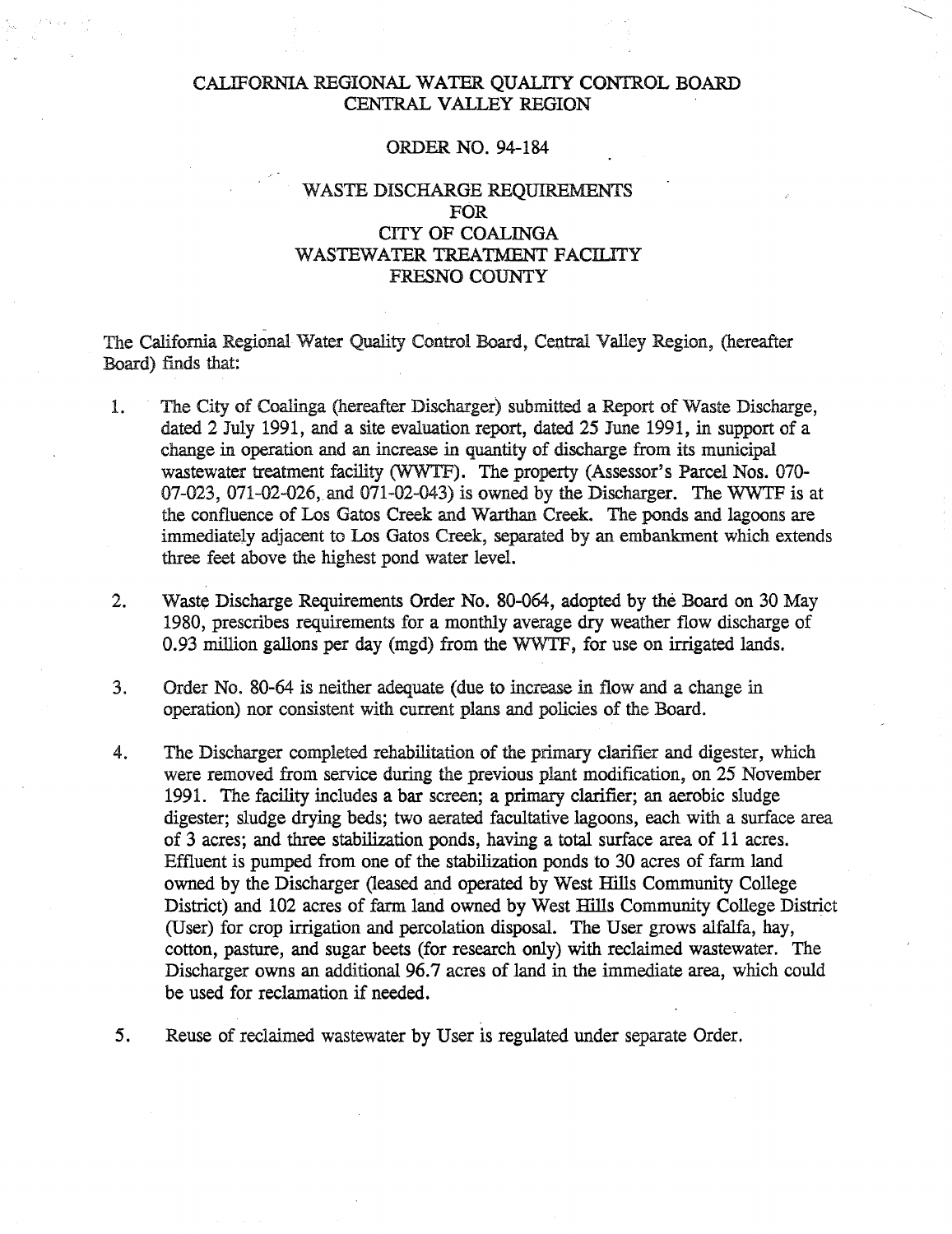- 6. At current flows, the Discharger applies approximately 6.8 feet/year of treated wastewater to the acreage available for wastewater reclamation. If applied to the total acreage available for reclamation, the application rate would be on the order of 3.9 feet/yearly without considering necessary setbacks from roads, wells and adjacent property. The typical irrigation application rates for Alfalfa and Cotton are 4.7 feet/year and 3.7 feet/year, respectively.
- 7. The WWTF has a design average daily dry weather flow capacity of 1.34 mgd. It presently serves a population of approximately 9,240, which generates an average daily wastewater flow of 0.80 mgd and maximum peak daily flow of 1.20 mgd.
- 8. The wastestream consists entirely of domestic wastes. There are no significant industrial dischargers.
- 9. The WWTF is in Section 33, T20S, R15E, MDB&M, with surface water drainage to Warthan Creek and Los Gatos Creek, as shown in Attachment A, which is attached hereto and part of this Order by reference. The site lies within the Kettleman Hydrologic Area (No. 558.50), as depicted on interagency hydrologic maps prepared by the Department of Water Resources in August 1986.
- 10. Federal Regulations for storm water discharges were promulgated by the USEPA on 16 November 1990 (40 CFR Parts 122, 123, and 124). The regulations require specific categories of facilities, which discharge storm water associated with industrial activity (storm water), to obtain NPDES permits and to implement Best Available Technology Economically Achievable (BAT) and Best Conventional Pollutant Control Technology (BCT) to reduce or eliminate industrial storm water pollution.

The State Water Resources Control Board adopted Order No. 91-13-DWQ, NPDES General Permit No. CAS000001, amended 17 September 1992, specifying waste discharge requirements for discharges of storm water associated with industrial activities (hereafter General Permit). The Discharger is required to file a Notice of Intent (NOI) to comply with the General Permit because it is specified in the General Permit that all WWTFs with design flows greater than 1.0 mgd must be covered by the General Permit. The Discharger has not submitted an NOI.

11. The Board adopted a Water Quality Control Plan for the Tulare Lake Basin (5D, hereafter Basin Plan), which contains water quality objectives for all waters of the Basin. These requirements implement the Basin Plan.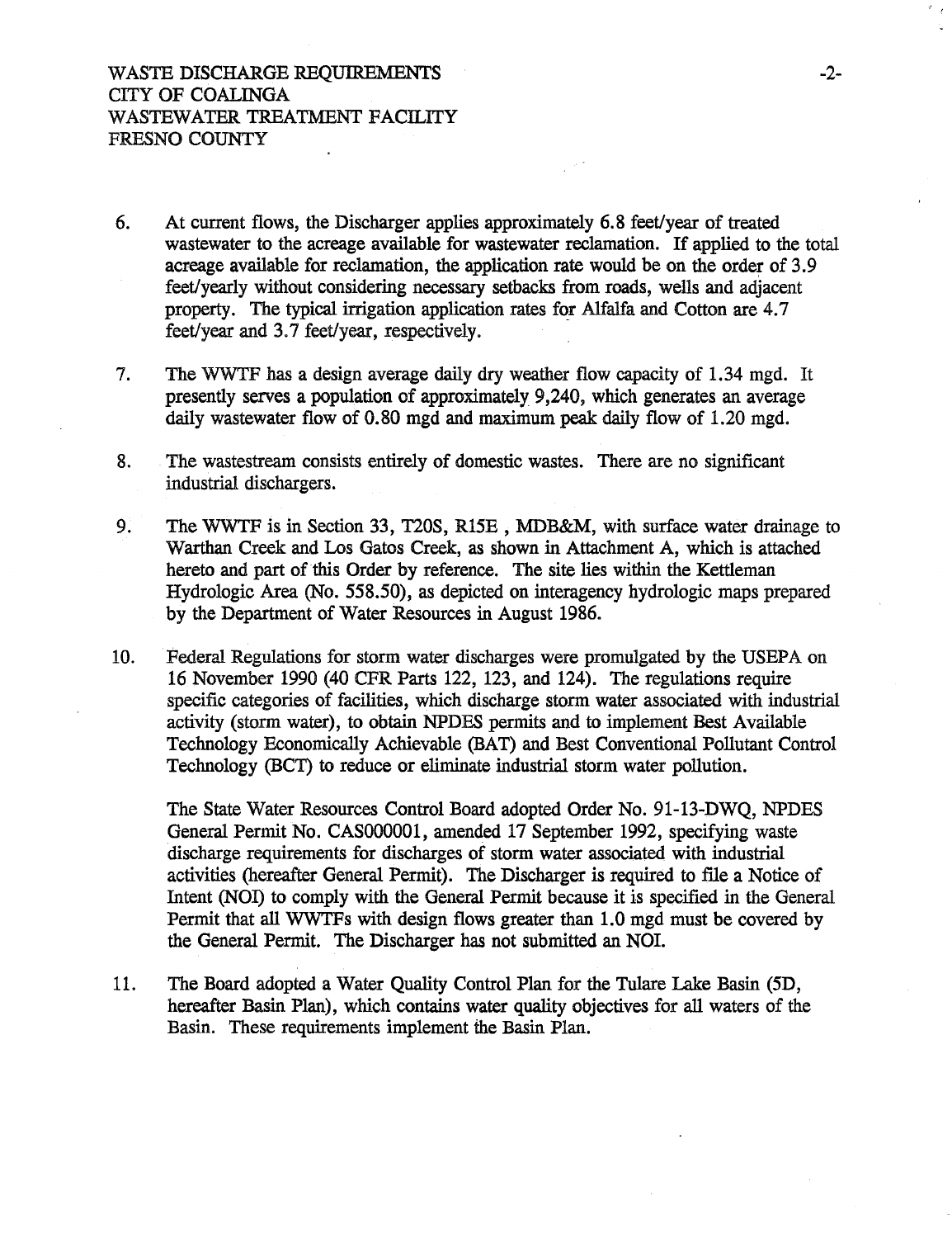## WASTE DISCHARGE REQUIREMENTS CITY OF COALINGA WASTEWATER TREATMENT FACILITY FRESNO COUNTY

- 12. California Department of Health Services has established statewide reclamation criteria in Title 22, California Code of Regulations (CCR), Section 60301, et seq. (hereafter Title 22) for use of reclaimed water and has developed guidelines for specific uses.
- 13. Coalinga is a surface water contractor with the United States Bureau of Reclamation for water from the Central Valley project via the Coalinga Canal, which is operated by Westlands Water District (electrical conductivity is about 400  $\mu$ mhos/cm, total dissolved solids is about 220 mg/1).
- 14. Ground water is encountered at a depth of 300 feet below ground surface and is of poor quality, with electrical conductivities averaging approximately  $2500 \mu m$ hos/cm.
- 15. The beneficial uses of underlying ground water are municipal, agricultural, and industrial supply.
- 16. Average annual precipitation is 6 to 8 inches.
- 17. The beneficial uses of Los Gatos Creek and Warthan Creek are agricultural and industrial supply.
- 18. Soil penneabilities in the vicinity of the WWTF range from 0.06 to 2.0 inches/hour.
- 19. Coalinga is in an area of active seismic activity because of proximity to the San Andreas, Post-Poso Creek, and White Wolf faults. In 1983 Coalinga was jolted by an earthquake having a magnitude of 6.7 on the Richter Scale. According to the California Division of Mines and Geology, there is a 50 percent likelihood of an earthquake of greater than 8 on the Richter Scale occurring by the year 2000 in the State of California.
- 20. The Discharger stockpiles its dried sludge on-site. Order No. 80-64 does not require the Discharger to submit a sludge management plan, and the Discharger has not submitted a sludge management plan.
- 21. The action to revise waste discharge requirements for the rehabilitation of the existing permitted WWTF is exempt from the provisions of the California Environmental Quality Act (CEQA), in accordance with Title 14, California Code of Regulations (CCR), Section 15301.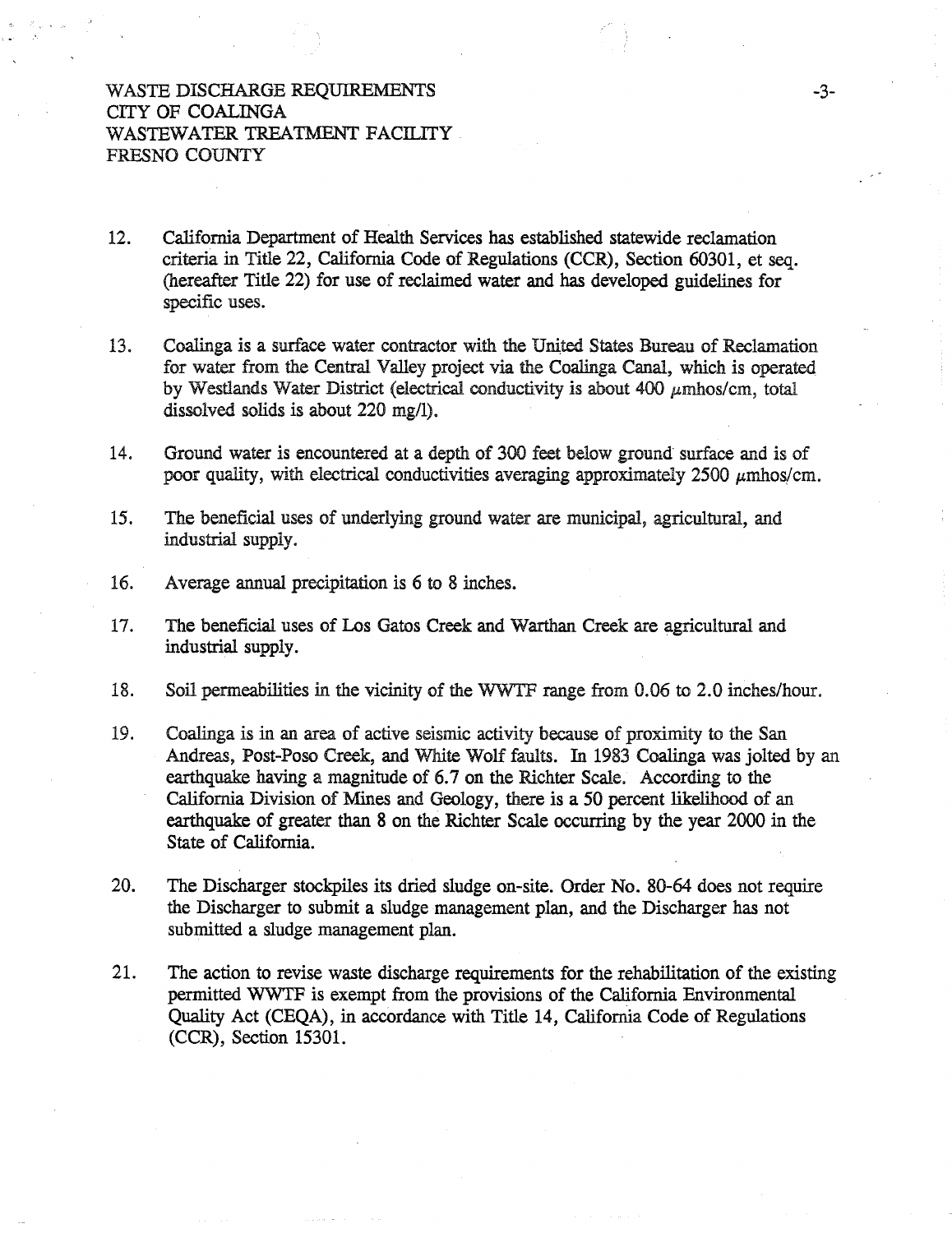- 22. The Board has notified the Discharger and interested agencies and persons of its intent to prescribe waste discharge requirements for this discharge and has provided them with an opportunity for a public hearing and an opportunity to submit their written views and recommendations.
- 23. The Board, in a public meeting, heard and considered all comments pertaining to the discharge.

IT IS HEREBY ORDERED that Order No. 80-064 is rescinded and the City of Coalinga, its agents, successors, and assigns, in order to meet the provisions contained in Division 7 of the California Water Code and regulations adopted thereunder, shall comply with the following:

### A. Discharge Prohibitions:

- 1. Discharge of wastes to surface waters or surface water drainage courses is prohibited.
- 2. Bypass or overflow of untreated or partially treated waste is prohibited.
- 3. Discharge of waste classified as 'hazardous' or 'designated', as defmed in Sections 2521(a) and 2522(a) of Title 23, California Code of Regulations, Section 2510, et seq, (hereafter Chapter 15) is prohibited.

#### B. Discharge Specifications:

- 1. The monthly average dry weather discharge shall not exceed 1.34 mgd.
- 2. Objectionable odors originating at this facility shall not be perceivable beyond the limits of the wastewater treatment and disposal areas.
- 3. As a means of discerning compliance with Discharge Specification No. B.2, the dissolved oxygen content in the upper zone (1 foot) of wastewater in ponds and lagoons shall not be less than  $1.0 \text{ mg/l}$ .
- 4. The treatment facilities shall be designed, constructed, operated, and maintained to prevent inundation or washout due to floods with a 100-year return frequency.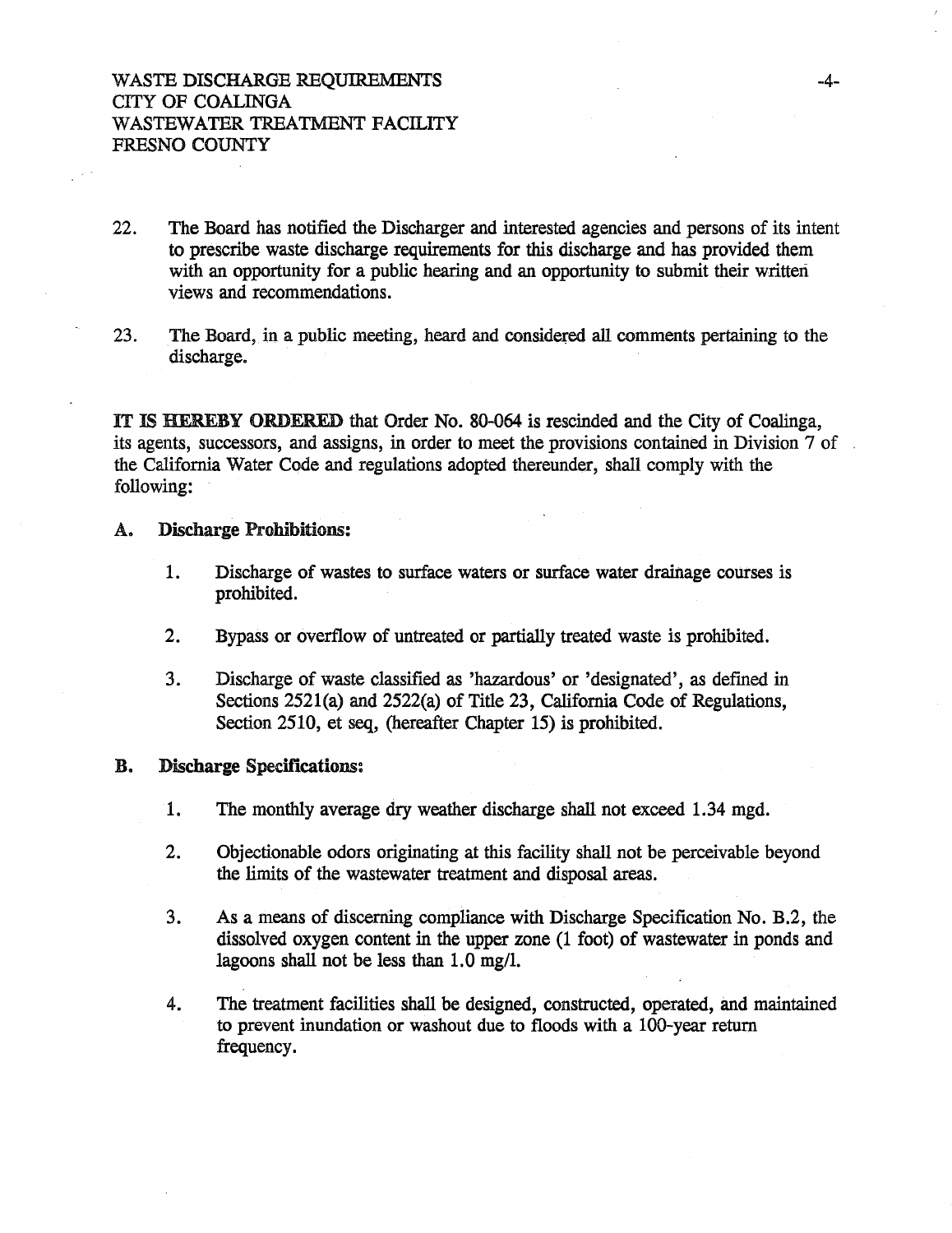## WASTE DISCHARGE REQUIREMENTS CITY OF COALINGA WASTEWATER TREATMENT FACILITY FRESNO COUNTY

5. Effluent shall not exceed the following limits:

| Constituent                | mite                             | Monthly<br>Average | Daily<br>Maximum |
|----------------------------|----------------------------------|--------------------|------------------|
| $\sim$<br>BOD <sub>5</sub> | $\overline{\phantom{a}}$<br>mg/1 | 41                 |                  |
| Settleable Solids<br>.     | mII<br>.                         | ດາ                 |                  |

1 Five-day, 20° Celsius biochemical oxygen demand.

6. Ponds shall not have a pH less than 6.5 or greater than 9.5.

7. Ponds shall be managed to prevent breeding of mosquitos. In particular:

- a. An erosion control program should assure that small coves and irregularities are not created around the perimeter of the water surface.
- b. Weeds shall be minimized through control of water depth, harvesting, or herbicides.
- c. Dead algae, vegetation, and debris shall not accumulate on the water surface.
- 8. Public contact with wastewater shall be precluded through such means as fences, signs, and other acceptable alternatives.
- 9. Ponds shall have sufficient capacity to accommodate allowable wastewater flow and design seasonal precipitation and ancillary inflow and infiltration during the nonirrigation season. Design seasonal precipitation shall be based on total annual precipitation using a return period of 100 years, distributed monthly in accordance with historical rainfall patterns. Freeboard shall never be less than two feet (measured vertically).
- 10. On or about 1 October of each year, available pond storage capacity shall at least equal the volume necessary to comply with Discharge Specification B.9.

-5-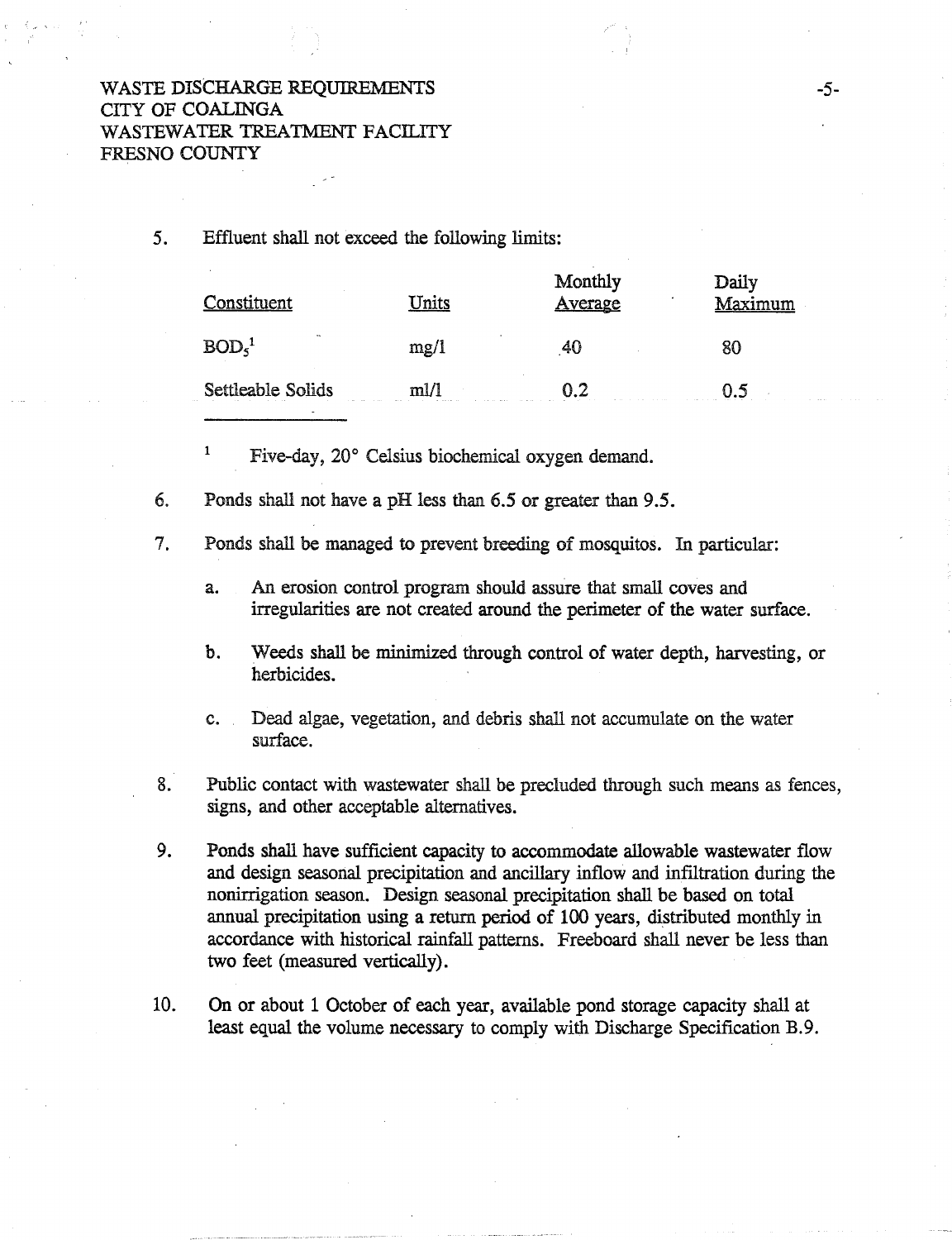### C. Reclamation Specifications:

- 1. There should be no irrigation with, or impoundment of reclaimed water within a minimum of 150 feet of any drinking water well. Drainage should be controlled to prevent reelaimed water from coming within 150 feet of a drinking water well.
- 2. Reclaimed water used for irrigation shall be managed to minimize erosion.
- 3. The Discharger may not irrigate effluent during periods of precipitation and for at least 24 hours after cessation of precipitation.
- 4. The following setback distances (feet) shall be provided at the reclamation area:

| <b>Setback Distance (feet)</b> | To                       |
|--------------------------------|--------------------------|
| 25                             | <b>Property Line</b>     |
| 30                             | <b>Public Roads</b>      |
| 50                             | On-site irrigation wells |
| 150<br>x                       | Domestic wells           |
| 50                             | Drainage courses         |
|                                |                          |

- 5. The perimeter of the reclamation area shall be graded to prevent ponding along public roads or other public areas.
- 6. Application of reclaimed water to the reclamation area shall be at reasonable rates considering the crops, soil, climate, and irrigation management system.
- 7. There shall be no standing water in the reclamation area 24· hours after wastewater is applied.
- 8. Reclaimed water must be controlled to comply with the following:
	- a. Mist should not be created;
	- b. Reclaimed water should not be sprayed;
	- c. Runoff is confmed to the reclaimed water use area;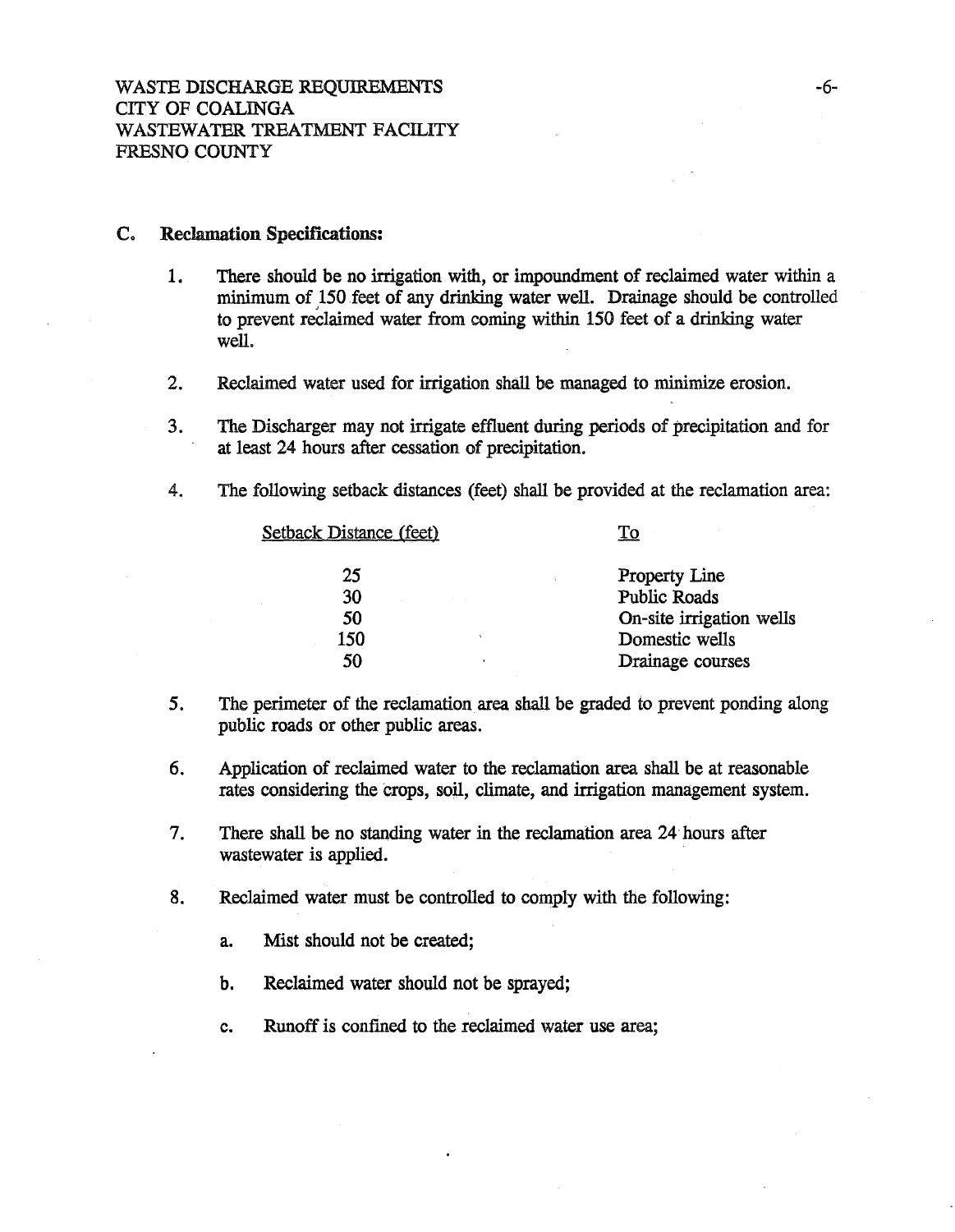- d. Runoff does not contact or enter a dwelling, food handling facility, passing vehicle, or a place where the public may be present;
- e. Runoff does not contact a yard at a residence, or an area with frequent human contact;
- f. Runoff does not contact or enter a place where access and exposure to a wetted surface could be similar to that at a park, playground, or school yard.

### D. Sludge Disposal:

- 1. Collected screenings, sludges, and other solids removed from liquid wastes shall be disposed of in a manner that is consistent with Chapter 15 and approved by the Executive Officer.
- 2. Any proposed change in sludge use or disposal practice shall be reported to the Executive Officer at least 90 days in advance of the change.
- 3. Use and disposal of sewage sludge shall comply with existing federal and state laws and regulations, and with 40 CFR Part 503 technical standards when promulgated.

If an applicable management practice or numerical limitation for pollutants in sewage sludge is promulgated under 40 CPR Part 503 of the CWA after issuance of this permit which is more stringent than the sludge pollutant limit or management practice specified in this permit or in existing federal or state laws or regulations, the Discharger shall comply with the limitations by not later than the compliance deadline specified in the applicable regulations as required by 40 CFR Part 503.

### E. Ground Water Limitations:

The discharge, in combination with other sources, shall not cause underlying ground water to:

1. Contain waste constituents in concentrations statistically greater than receiving water limits, where specified below, or background water quality where not specified. (For purposes of comparison, background water quality shall be

-7-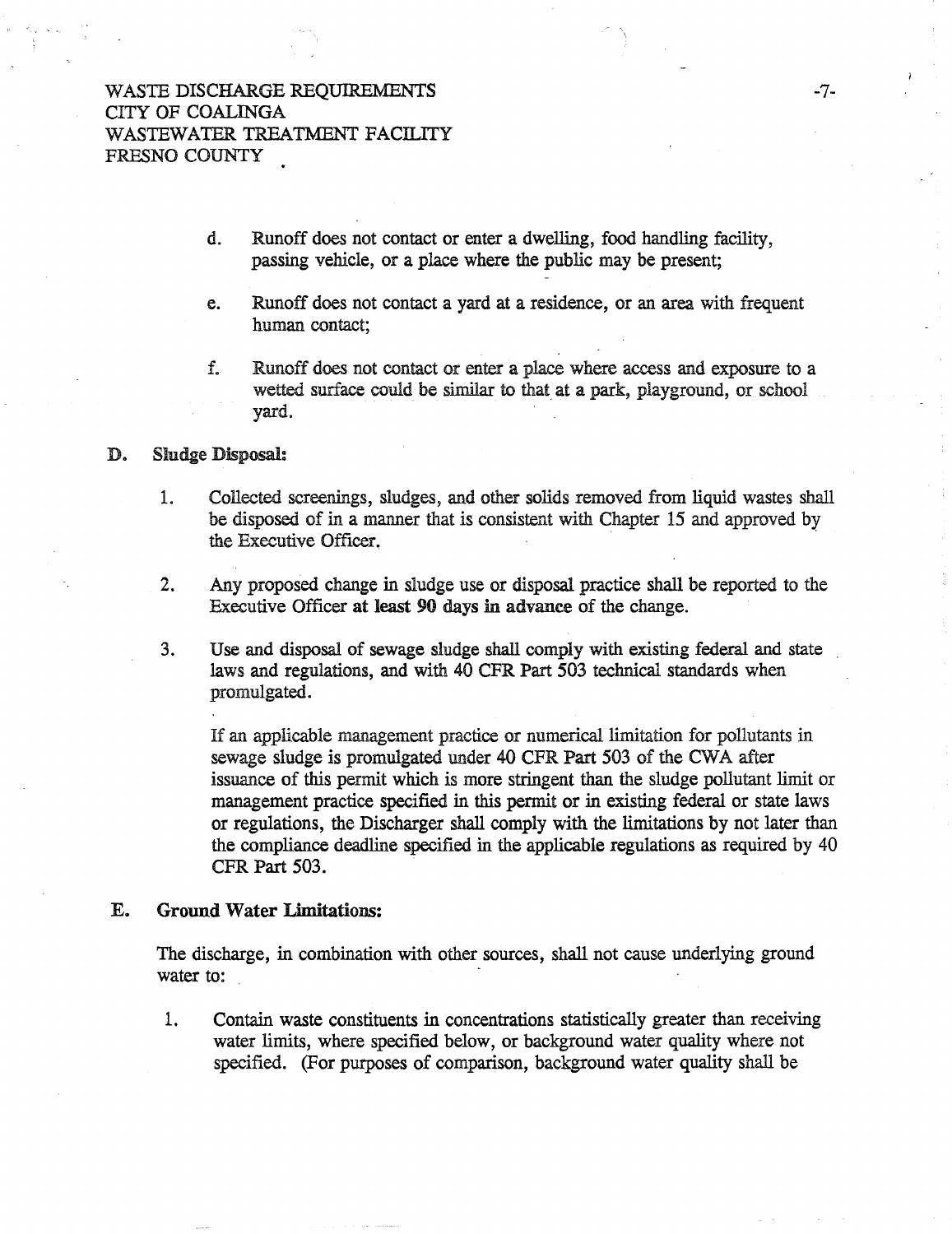determined when background monitoring provides sufficient data. Quality determined in this manner establishes "water quality protection standards.")

- 2. Contain chemicals, heavy metals, or trace elements in concentrations that adversely affect beneficial uses or exceed maximum contaminant levels specified in the California Code of Regulations, Title 22, Division 4, Chapter 15.
- 3. Exceed a most probable number of total coliform organisms of 2.2/100 m1 over any seven-day period.
- 4. Exceed concentrations of radionuclides specified in the California Code of Regulations, Title 22, Division 4, Chapter 15.
- *5.* Contain taste or odor-producing substances in concentrations that cause nuisance or adversely affect beneficial uses.
- 6. Contain concentrations of chemical constituents in amounts that adversely affect agricultural use.

### F. Provisions:

- 1. The Discharger shall comply with Monitoring and Reporting Program No. 94-184, which is part of this Order, and any revisions thereto as ordered by the Executive Officer.
- 2. The Discharger shall comply with the ''Standard Provisions and Reporting Requirements for Waste Discharge Requirements," dated 1 March 1991, which are attached hereto and by reference a part of this Order. This attachment and its individual paragraphs are commonly referenced as "Standard Provision(s)."
- 3. In the event of any change in control or ownership of land or waste discharge facilities described herein, the Discharger shall notify the succeeding owner or operator of the existence of this Order by letter, a copy of which shall be immediately forwarded to this office.

To assume operation under this Order, the succeeding owner or operator must apply in writing to the Executive Officer requesting transfer of the Order. The request must contain the requesting entity's full legal name, the State of incorporation if a corporation, the name and address and telephone number of the persons responsible for contact with the Board, and a statement. The

 $\epsilon$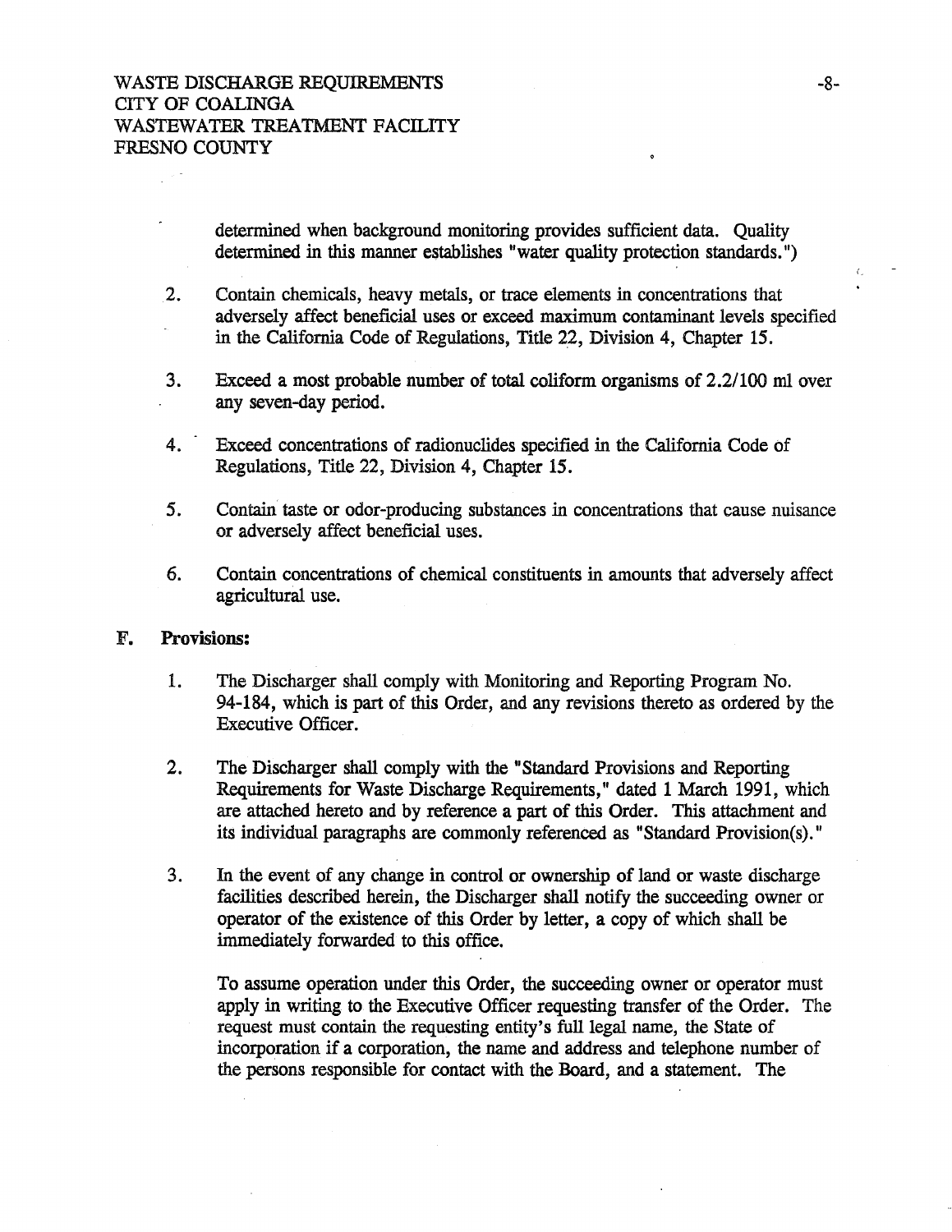WASTE DISCHARGE REQUIREMENTS CITY OF COALINGA WASTEWATER TREATMENT FACILITY FRESNO COUNTY

> statement shall comply with the signatory paragraph of Standard Provision B.3 and state that the new owner or operator assumes full responsibility for compliance with this-Order. Failure to submit the request shall be considered a discharge without requirements, a violation of the California Water Code. Transfer shall be approved or disapproved by the Executive Officer,

- 4. At least 90 days prior to termination or expiration of any lease, contract, or agreement involving disposal or reclamation areas or off-site reuse of effluent, used to justify the capacity authorized herein and assure compliance with this Order, the Discharger shall notify the Board in writing of the situation and of what measures have been taken or are being taken to assure full compliance with this Order.
- 5. The Discharger shall use the best practicable cost-effective control technique currently available to comply with salinity limits specified in this order.
- 6. By 1 January 1995, the Discharger shall submit a water balance for the reclamation area which includes a topographic map showing the net acreage available for wastewater reclamation; considers crop water needs (feet of water/year); harvesting and planting "down" times, when wastewater is not applied; losses due to percolation and evaporation in the ponds; and compliance with Reclamation Specifications in this Order. The water balance shall be submitted as a technical report prepared by a California registered civil engineer or a California registered agricultural engineer.
- 7. By 1 January 1995, the Discharger shall submit a technical report prepared by a California registered engineer which verifies whether the WWTF complies with Discharge Specification B.4.
- 8. By 1 January 1995, the Discharger shall submit a technical report, which discusses compliance with Reclamation Specifications and includes a time schedule for compliance with said Reclamation Specification where necessary.
- 9. By 1 August 1994, the Discharger shall submit a copy of the agreement between the Discharger and West Hills Community College District for delivery of reclaimed water and an accurate map defming the boundaries of city owned land and the reclamation property belonging to West Hills Community College District farm. The map shall identify where West Hills Community College District is reclaiming effluent or may reclaim effluent and the land the city itself has available for reclamation if the need arises.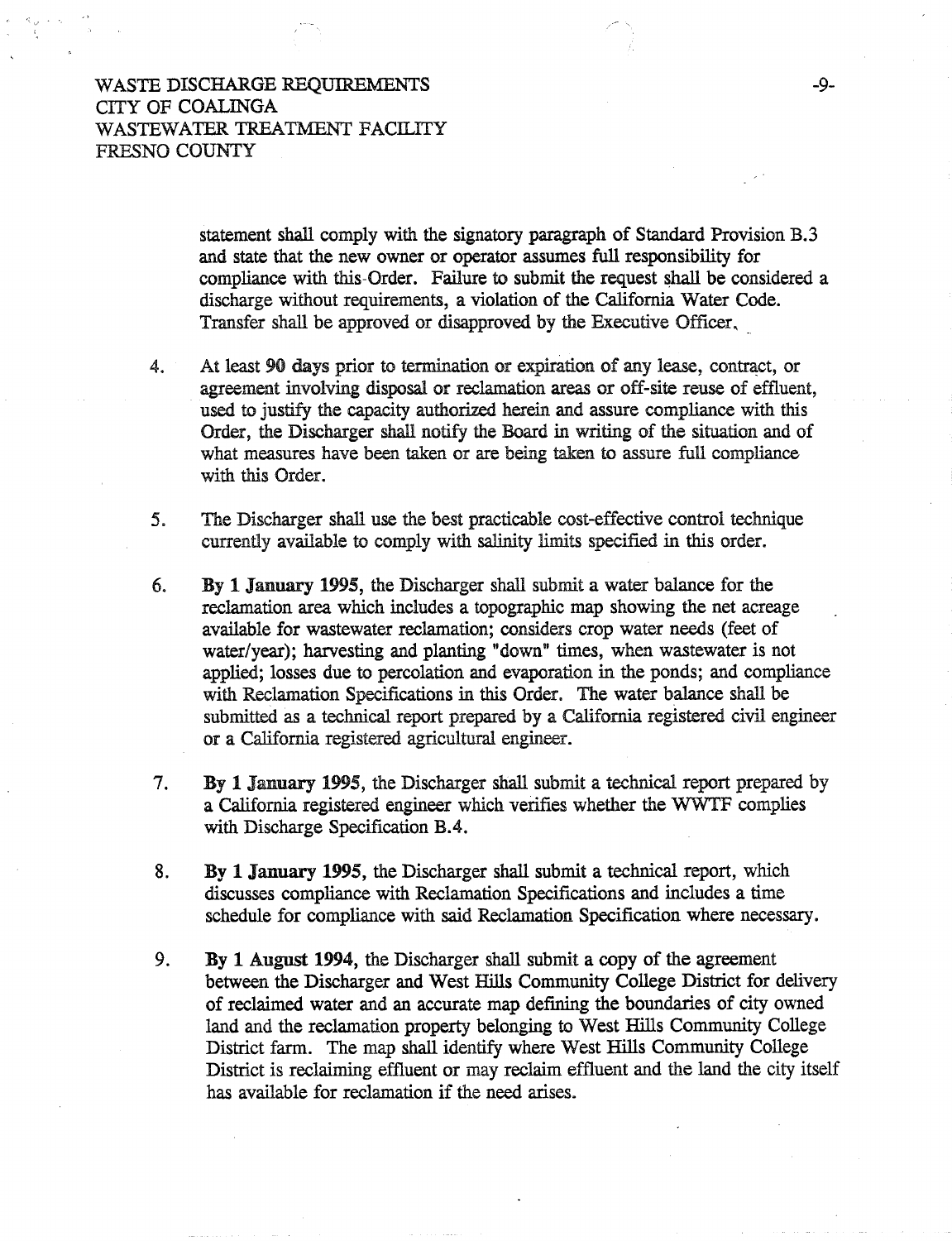- 10. By 1 August 1994, the Discharger shall submit a completed NOI to comply with the General Permit.
- 11. The Discharger shall submit to the.Board on or before each report due date the specified document or, if an action is specified, a written report detailing evidence of compliance with the date and task. If noncompliance is being reported, the reasons for such noncompliance shall be stated, plus an estimate of the date when the Discharger will be in compliance. The Discharger shall notify the Board by letter when it returns to compliance with the time schedule.
- 12. The Discharger must comply with all conditions of this Order, including timely submittal of technical and monitoring reports as directed by the Executive Officer. Violations may result in enforcement action, including Regional Board or court orders requiring corrective action or imposing civil monetary liability, or in revision or rescission of this Order.
- 13. A copy of this Order shall be kept at the discharge facility for reference by operating personnel. Key operating personnel shall be familiar with its contents.
- 14. If reclaimed water is used for construction purposes, it shall comply with the most current edition of •Guidelines for Use of Reclaimed Water for Construction Purposes<sup>\*</sup>. Other uses of reclaimed water not specifically authorized herein shall be subject to the approval of the Executive Officer and shall comply with 22 CCR, Division 4.
- 15. The Board will review this Order periodically and will revise requirements when necessary.

I, WILLIAM H. CROOKS, Executive Officer, do hereby certify the foregoing is a full, true, and correct copy of an Order adopted by the California Regional Water Quality Control Board, Central Valley Region, on 24 June 1994.

WILLIAM H. CROOKS, Executive Officer

MS:cjs: 6/24/94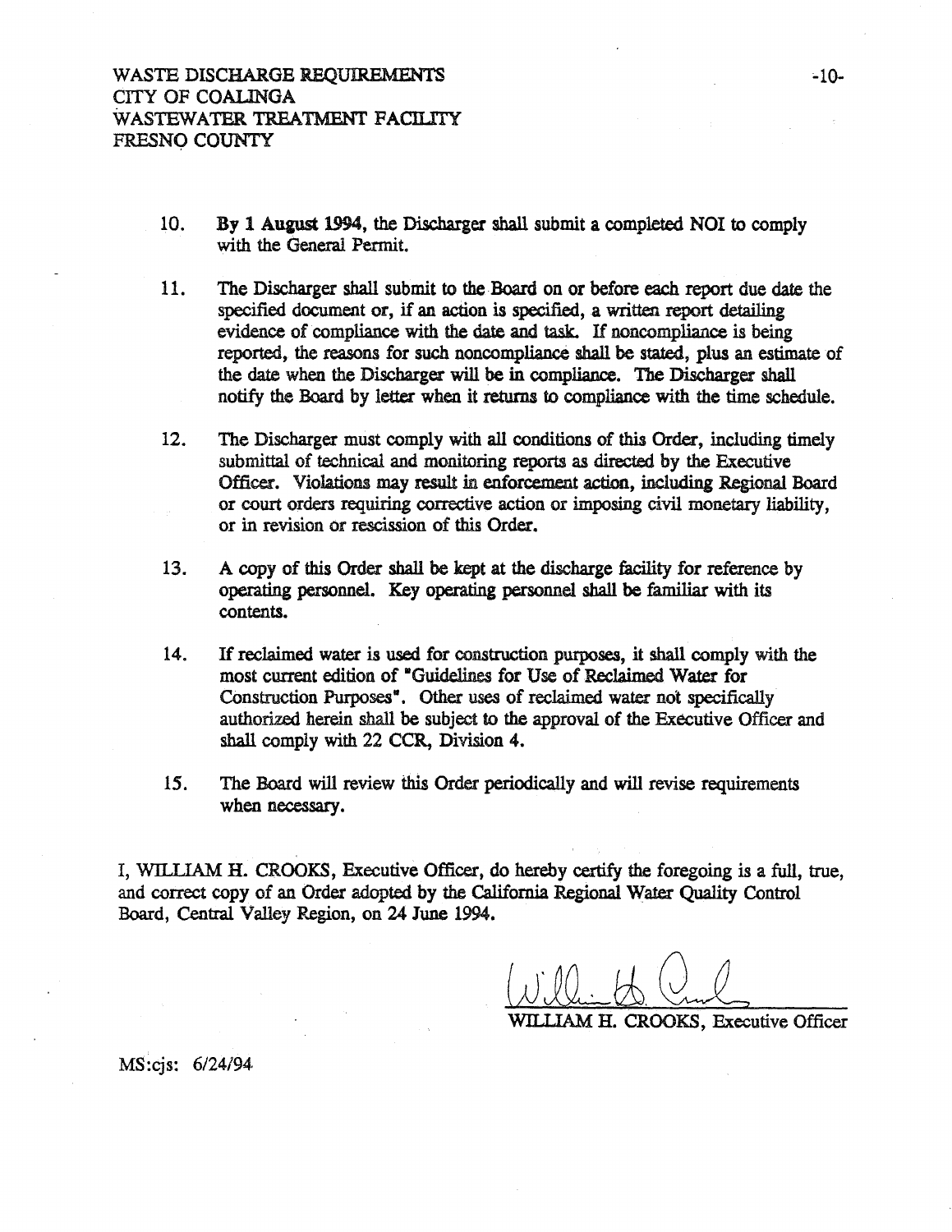## CALIFORNIA REGIONAL WATER QUALITY CONTROL BOARD CENTRAL VALLEY REGION

### MONITORING AND REPORTING PROGRAM NO. 94-184

#### FOR

## CITY OF COALINGA WASTEWATER TREATMENT FACILITY FRESNO COUNTY

Specific sample station locations shall be established with concurrence of the Board's staff, and the Discharger shall submit a description of the stations to Board and attach a copy to it's copy of this Program.

### INFLUENT MONITORING

Influent samples shall be collected at the inlet of the headworks and approximately the same time as effluent samples. Influent monitoring shall include at least the following:

| Constituents                  | <b>Units</b> | <b>Type of Sample</b>       | Sampling<br>Frequency |
|-------------------------------|--------------|-----------------------------|-----------------------|
| Flow                          | mgd          | continuous                  | Daily                 |
| Settleable Solids             | m1/1         | grab                        | Daily                 |
| BOD <sub>5</sub> <sup>1</sup> | mg/1         | 8-hr composite <sup>2</sup> | Weekly                |

1 Five-day, 20° Celsius biochemical oxygen demand.

2 Samples to be collected in proportion to flow.

#### EFFLUENT MONITORING

Except for flow, which may be measured either at the headworks or treatment unit, effluent samples shall be collected just prior to discharge to the disposal facility. Effluent samples should be representative of the volume and nature of the discharge. Samples collected from the outlet structure of ponds will be considered adequately. Time of collection of a grab sample shall be recorded. Effluent monitoring shall include at least the following:

| Constituents                  | <u>Units</u> | <b>Type of Sample</b> | Sampling<br>Frequency <sup>1</sup> |
|-------------------------------|--------------|-----------------------|------------------------------------|
| Dissolved Oxygen <sup>2</sup> | mg/1         | Grab                  | Daily                              |
| pH                            | pH Units     | Grab                  | Daily                              |
| Settleable Solids             | m1/1         | Grab                  | Daily                              |
| BOD <sub>5</sub>              | mg/1         | 8-hr composite        | Weekly                             |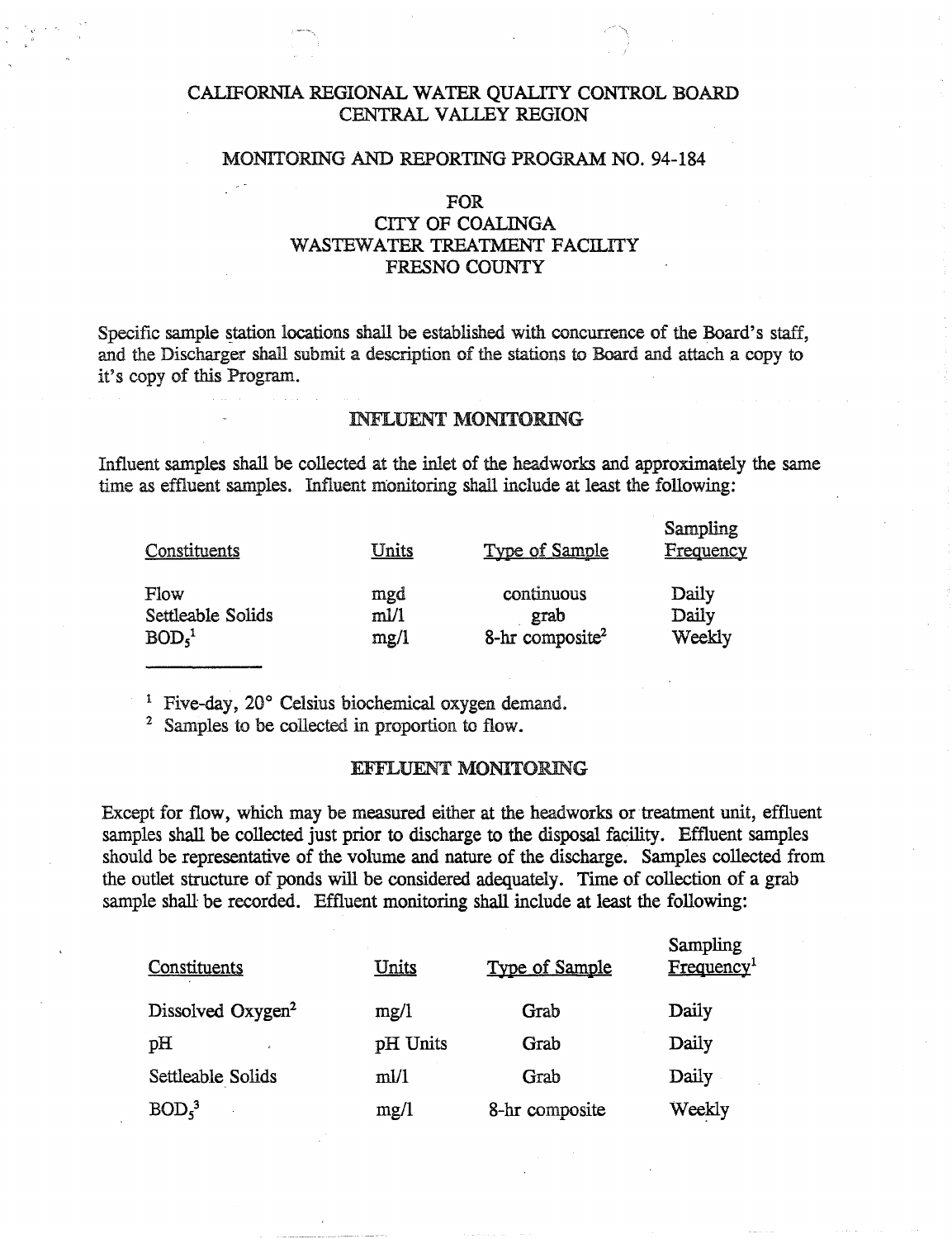## MONITORING AND REPORTING PROGRAM CITY OF COALINGA WASTEWATER TREATMENT FACILITY FRESNO COUNTY

| Constituents          | <u>Units</u>  | <b>Type of Sample</b> | <b>Sampling</b><br>Frequency <sup>1</sup> |
|-----------------------|---------------|-----------------------|-------------------------------------------|
| Specific Conductivity | $\mu$ mhos/cm | Grab                  | Monthly                                   |
| Nitrates as N         | mg/l          | Grab                  | Quarterly                                 |

- <sup>1</sup> If results of monitoring a pollutant appear to violate effluent limitations, but monitoring frequency is not sufficient to validate violation (e.g., the monthly average for BOD), or indicate a violation and potential upset of the treatment process (e.g., less than minimum D.O.), the frequency of sampling shall be increased to confirm the magnitude and duration of violation, if any, and aid in identification and resolution of the problem.
- <sup>2</sup> Samples shall be collected at a depth of one foot from each pond, opposite the inlet, and analyzed for dissolved oxygen. Samples shall be collected between 0800 and 0900 hours.
- <sup>3</sup> Five-day, 20° Celsius biochemical oxygen demand.

### SLUDGE MONITORING

When sludge is removed from ponds and treatment units, but prior to disposal, a composite sample shall be analyzed, on a dry weight basis, for Total Solids  $(\%)$ , Nitrogen (total, NH<sub>4</sub>-N, and NO<sub>3</sub>-N), Total Phosphorous, Total Potassium, Total PCBs, and totals of specific metals (Pb, Zn, Cu, Ni, Cd, and Ag). Analytical results shall be submitted to the Executive Officer. Analysis of soluble concentrations of these specific metals shall also be included as needed. If final disposal is proposed to go to land, a technical report analyzing application rates and procedures relative to Department of Health Services' *Manual of Good Practices for Landspreading of Sewage Sludge* and EPA's *Process Design Manual for Land Application of Municipal Sludges* and Title 23, California Code of Regulations, Section 2511(f), shall be completed and submitted to the Executive Officer for approval. The report shall be prepared by a California registered civil engineer experienced in wastewater treatment and disposal.

Sampling records shall be retained for a minimum of five years. A log shall be kept of sludge quantities generated and of handling and disposal activities. The frequency of entries is discretionary; however, the log should be complete enough to serve as a basis for part of the annual report.

 $S$ aman $1$ ing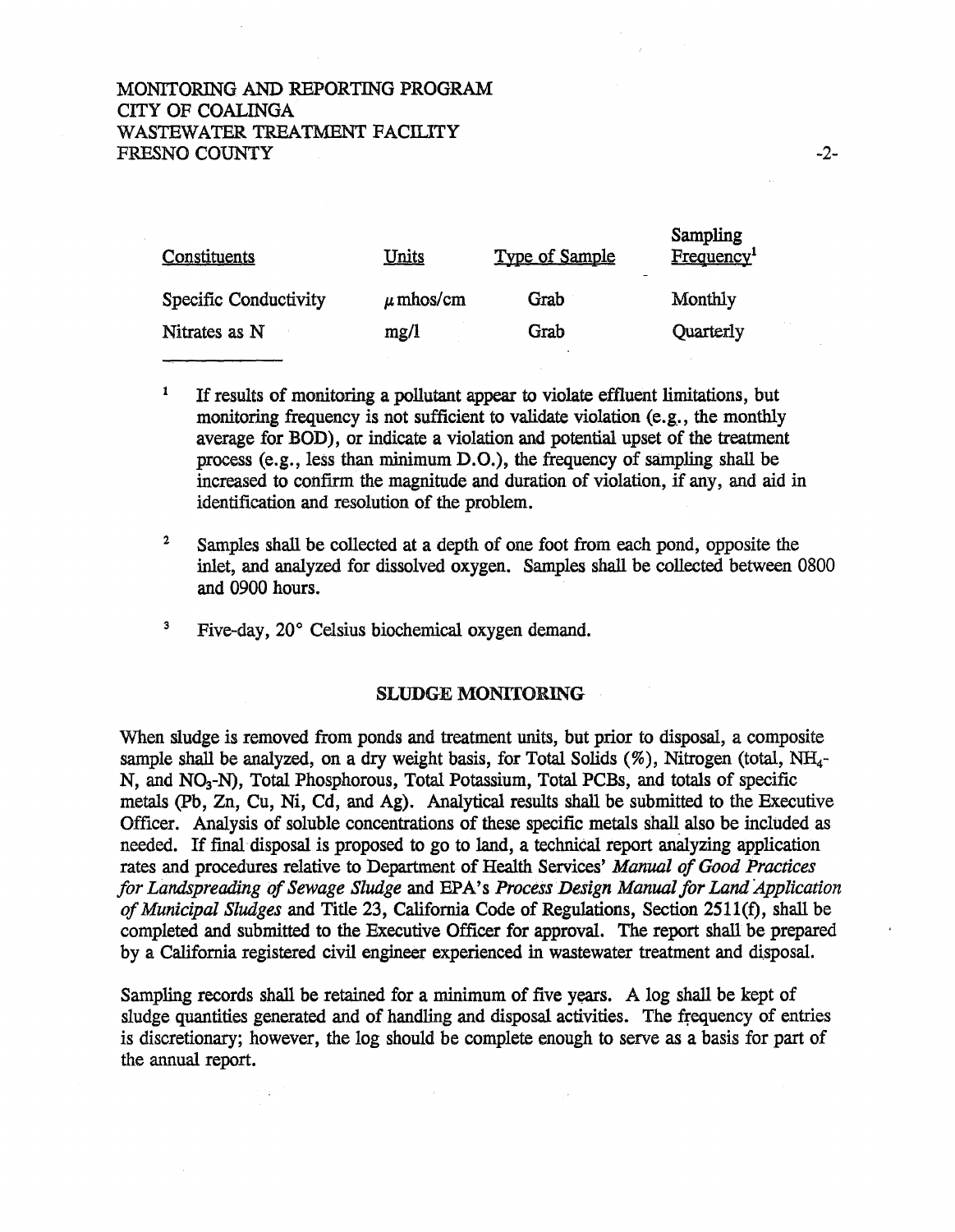## MONITORING AND REPORTING PROGRAM CITY OF COALINGA WASTEWATER TREATMENT FACILITY FRESNO COUNTY

### POND MONITORING

-3-

The freeboard shall be monitored on the evaporation/percolation ponds in use to the nearest tenth foot. Pond water monitoring shall include the following:

| Constituent | <u>Unit</u> | <u>Type of Sample</u> | <b>Frequency</b> |
|-------------|-------------|-----------------------|------------------|
| Freeboard   | feet        | Observation           | Weekly           |

Permanent markers shall be placed in the pond with calibration indicating the water level at design capacity and available operational freeboard.

In addition, the Discharger shall inspect the condition of the ponds once per week and write visual observation in a bound log book. Notations shall include observations of whether weeds are developing in the water or along the bank, and their location; whether dead algae, vegetation, scum, or debris are accumulating on the pond surface and their location; whether burrowing animals or insects are present; and the color of the pond (e.g. , dark sparkling green, dull green, yellow, grey, tan, brown, etc.). A copy of the entries made in the log during each month shall be submitted along with the monitoring report the following month. Where the O&M manual indicates remedial action is necessary, the Discharger shall briefly explain in the transmittal what action has been taken or is scheduled to be taken.

### WATER SUPPLY MONITORING

A sampling station shall be established where a representative sample of the water supply can be obtained or the information requested below may be obtained from the supplier. Water supply monitoring shall include at least the following:

| <b>Constituents</b>                     | Units         | Sampling<br>Frequency |
|-----------------------------------------|---------------|-----------------------|
| Standard Minerals <sup>1</sup>          | mg/l          | Quarterly             |
| <b>Electrical Conductivity</b><br>@25°C | $\mu$ mhos/cm | Quarterly             |
| <b>Total Dissolved Solids</b>           | mg/1          | Quarterly             |

1 Standard Mineral analyses shall include bicarbonate, calcium, carbonate, chloride, fluoride, iron, manganese, magnesium, nitrate, potassium, sodium, sulfate, total phosphorus, total cations, and total anions.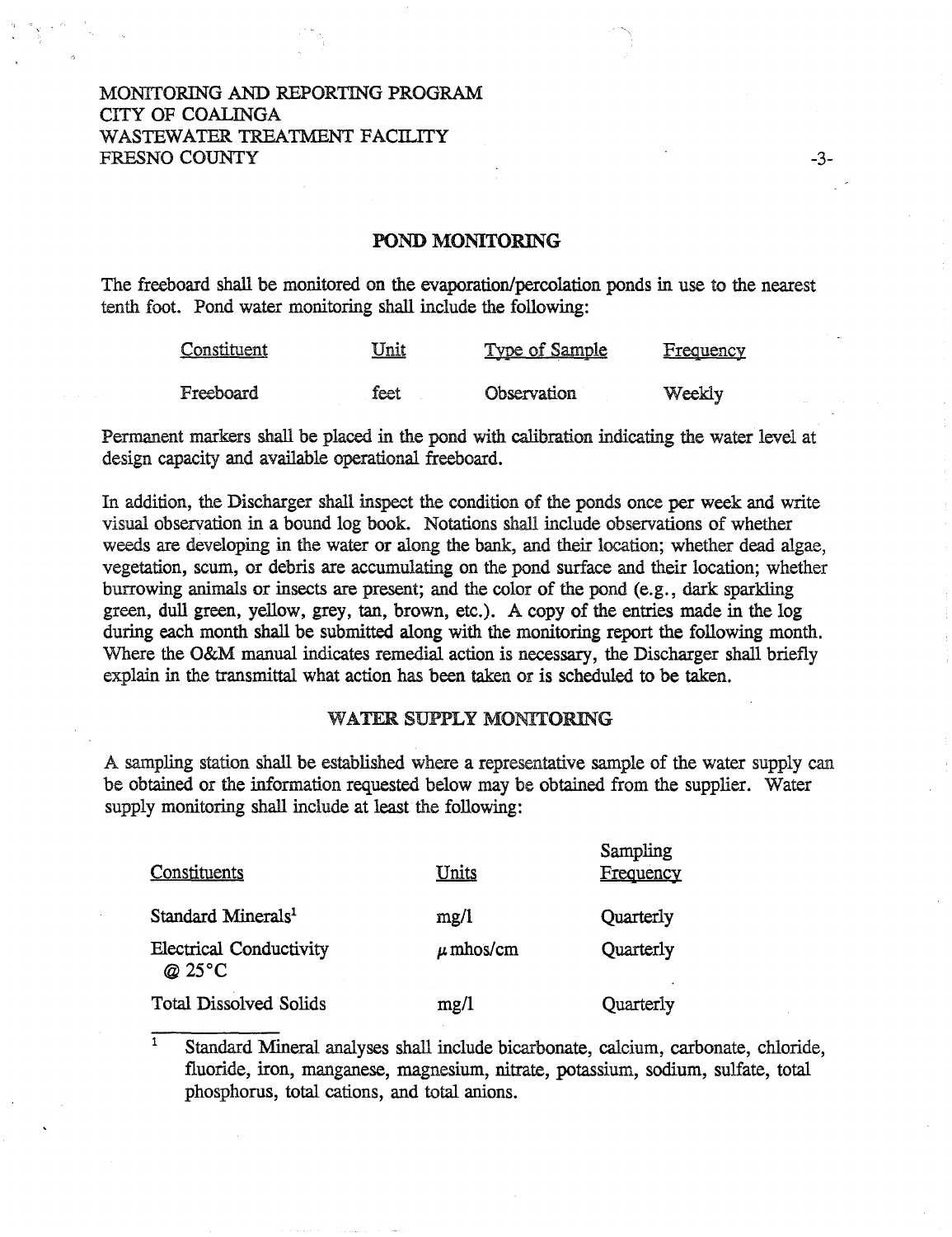## MONITORING AND REPORTING PROGRAM CITY OF COALINGA WASTEWATER TREATMENT FACILITY FRESNO COUNTY

### ANNUAL LAND MANAGEMENT REPORTS

The Discharger shall submit a summary report on its land management operation (West Hills College shall submit its own) after the conclusion of each season. The report shall discuss net acreage irrigated and total water application over the season; the total wastewater applied in acre-feet; the total wastewater, and nutrient loading from wastewater, sludges, and chemical fertilizers; and the amount of nutrients removed through harvest of the crop. In short, the report shall present a mass balance relative to pollutants of concern and hydraulic loading. The report is due by 30 January of the following year.

#### REPORTING

Monthly monitoring reports shall be submitted to the Board by the 20th day of the following month.

In reporting the monitoring data, the Discharger shall arrange the data in tabular form so that the date, the constituents, and the concentrations are readily discernible. The data shall be summarized in such a manner that illustrates clearly whether the Discharger complies with waste discharge requirements, including calculation of all averages, etc.

If the Discharger monitors any pollutant at the locations designated herein more frequently than is required by this Order, the results of such monitoring shall be included in the discharge monitoring report.

The Discharger may also be requested to submit an annual report to the Board with tabular and graphical summaries of the monitoring data obtained during the previous year. Any such request shall be made in writing. The report shall discuss the corrective actions taken and planned to bring the discharge into full compliance with the waste discharge requirements.

By 31 January of each year, the Discharger shall submit a written report to the Executive Officer containing the following:

- a. The names, titles, certificate grade (if any) and general responsibilities of persons operating and maintaining the wastewater treatment plant.
- b. The names and telephone numbers of persons to contact regarding the plant for emergency and routine situations.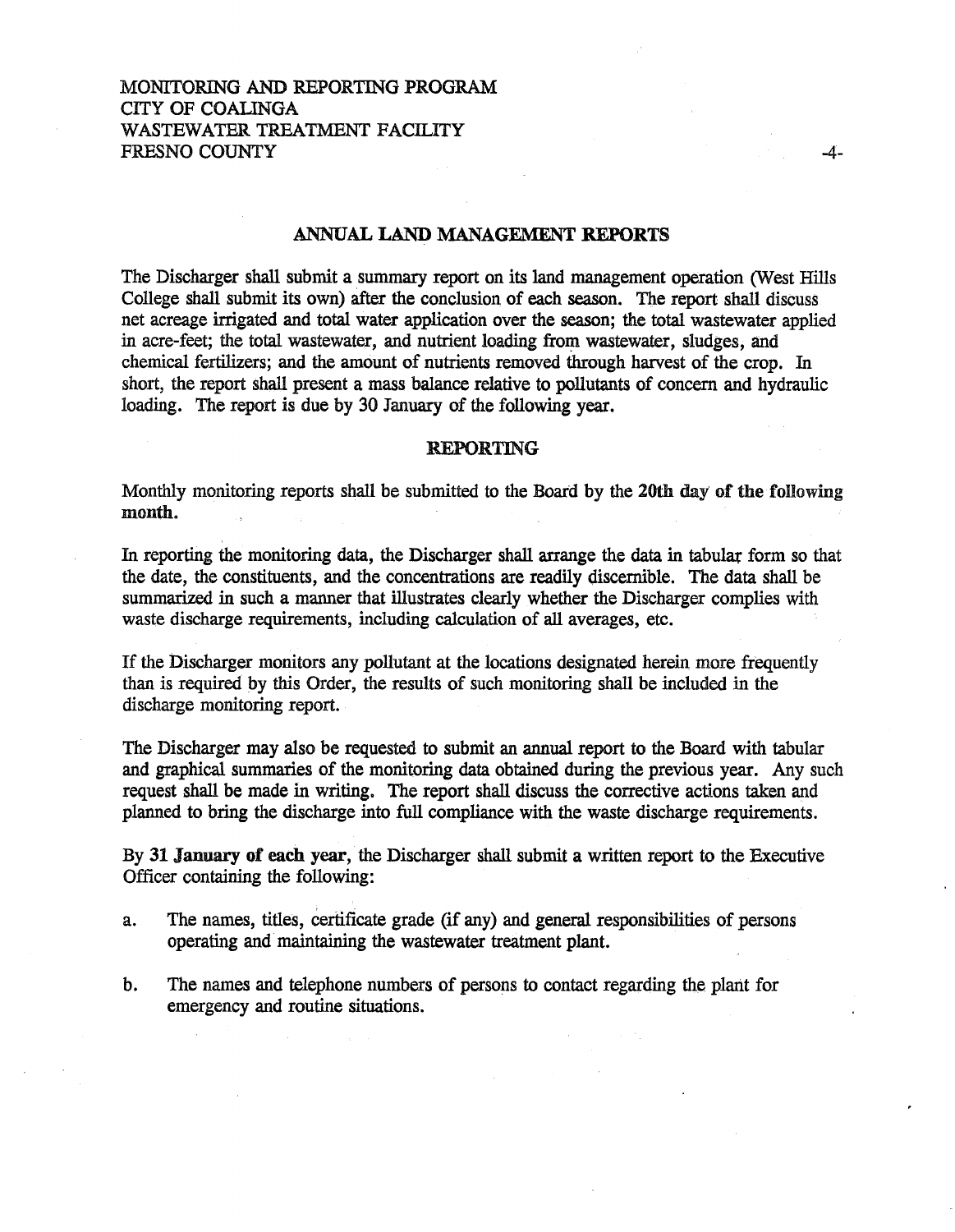# MONITORING AND REPORTING PROGRAM CITY OF COALINGA WASTEWATER TREATMENT FACILITY FRESNO COUNTY

- c. A certified statement of when the flow meter and other monitoring instruments and devices were last calibrated, including identification of who did the calibration (Standard Provision C.4).
- d. A statement whether the current operation and maintenance manual, and contingency plan, reflect the wastewater treatment plant as currently constructed and operated, and the dates when these documents were last reviewed for adequacy.
- e. The total quantity of sludge disposed of during the previous year and ultimate disposal site(s).

All reports submitted in response to this Order shall comply with the signatory requirements in Standard Provision B.3.

The Discharger shall implement the above monitoring program on the first day of the month following adoption of this Order.

Ordered by:  $\overline{(\Omega \Omega_{i-1})}$ H. CROOKS, Executive Officer

Wll.llAM

-5-

24 June 1994 (Date)

MS:cjs: 6/24/94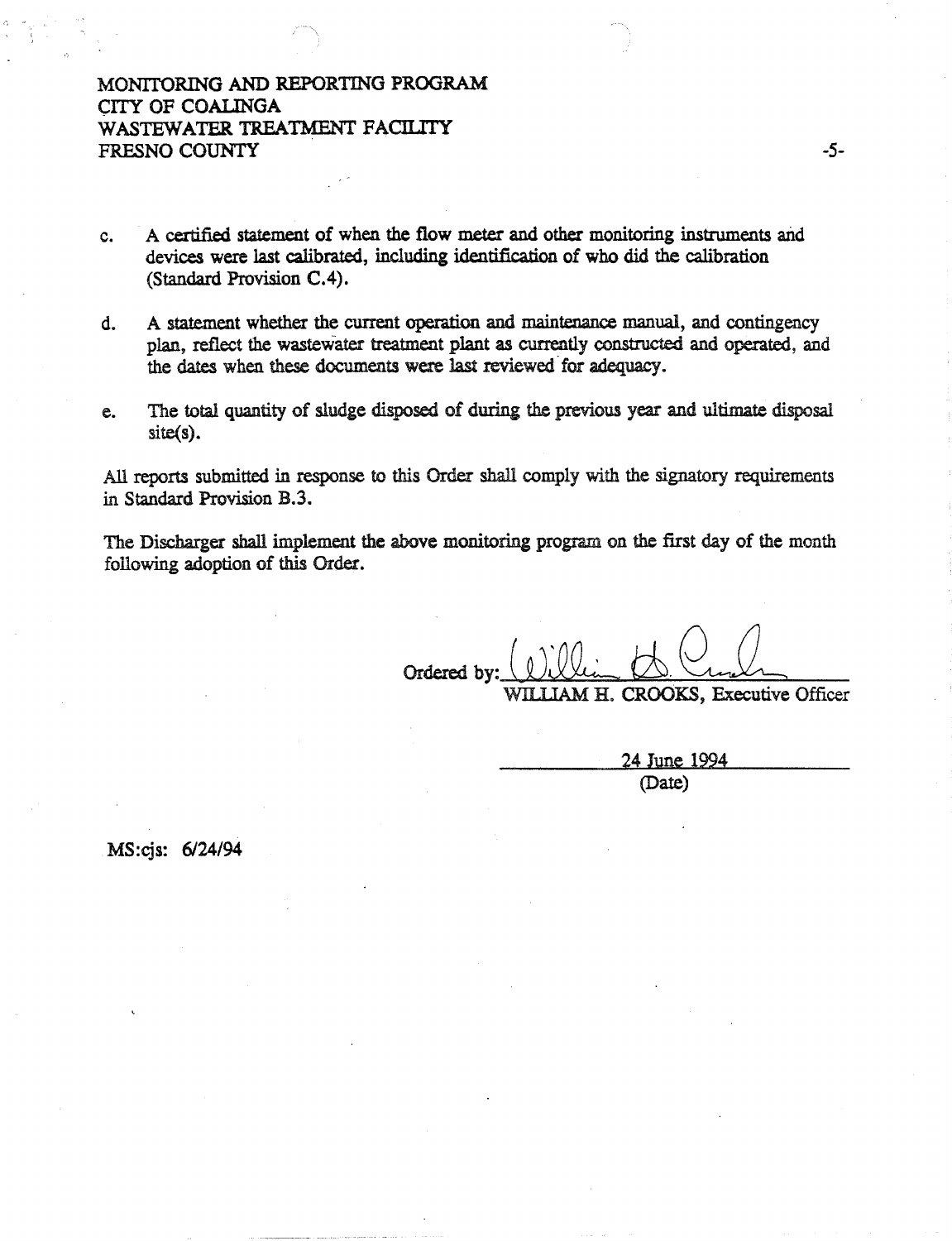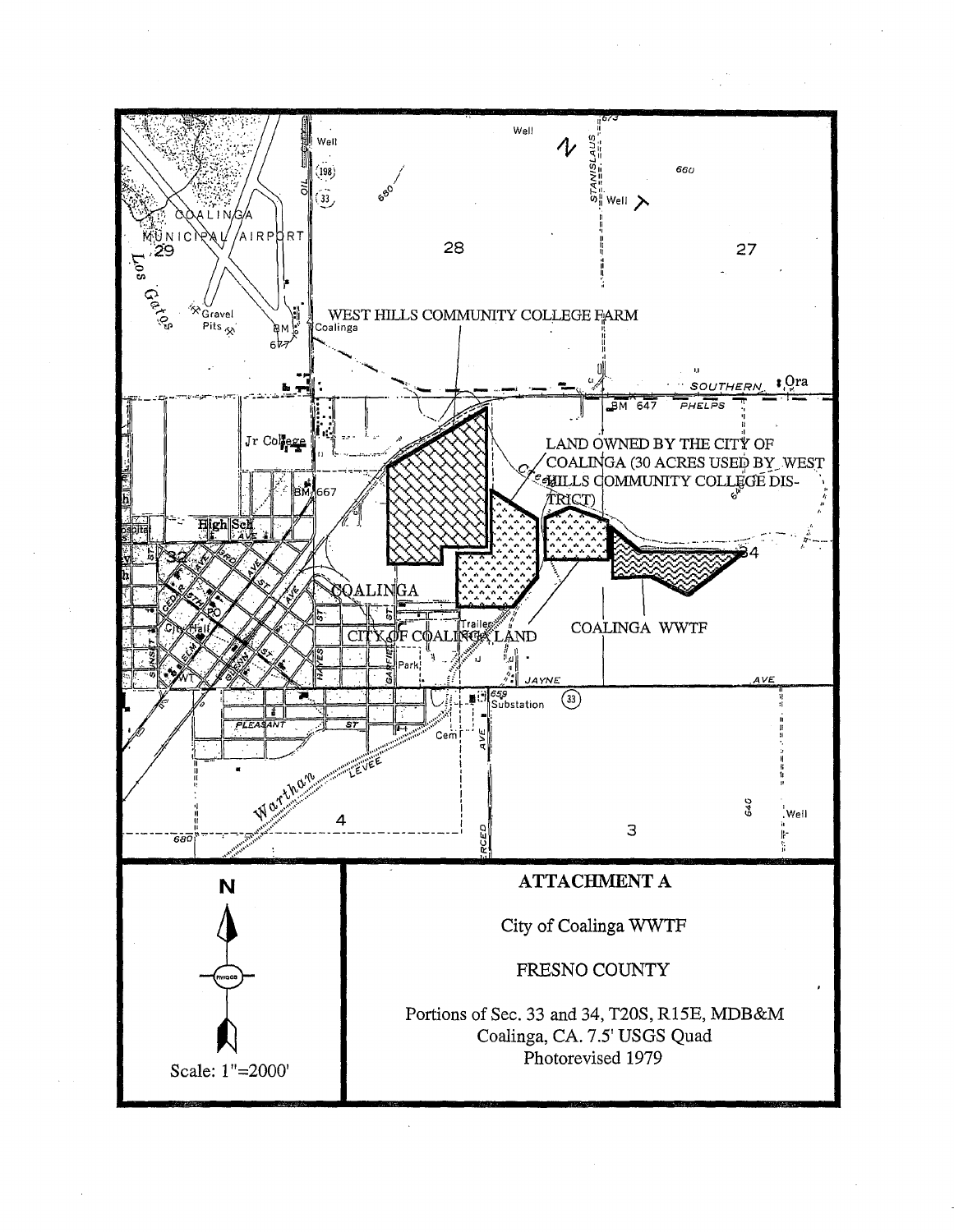#### INFORMATION SHEET

## CITY OF COALINGA WASTEWATER TREATMENT FACILITY FRESNO COUNTY

The City of Coalinga (hereafter Discharger), an incorporated city with an approximate population of 9 ,240, operates a wastewater treatment facility (WWTF) with surface water drainage to Warthan Creek and Los Gatos Creek in the Pleasant Valley. The City is on the western side of the San Joaquin Valley, along ffighway 33 and 198, approximately 12 miles west of interstate 5. The WWTF is regulated by Waste Discharge Requirements Order No. 80-064 for a monthly average dry weather flow of .93 million gallons per day (mgd) of primarily domestic wastewater.

The Discharger completed a project on 25 November 1991 which involved rehabilitation of the primary clarifier and digester, which were removed from service during the previous plant modification. No new construction was involved. The WWTF consists of headworks; a primary clarifier; an aerobic sludge digester; sludge drying beds; two aerated facultative lagoons, each with a surface area of 3 acres; and three stabilization ponds, having a total surface area on 11 acres. Effluent is pumped from one of the stabilization ponds to 30 acres of farmland owned by the Discharger and 102 acres of farmland owned by West Hills Community College District for crop irrigation and percolation disposal. The User grows alfalfa, hay, cotton, pasture, and sugar beets (for research only) with reclaimed wastewater on its land.

The State Water Resources Control Board adopted Order No. 91-13-DWQ, NPDES General Permit No. CAS000001, amended 17 September 1992, specifying waste discharge activities (hereafter General Permit). The Discharger must to file a Notice of Intent (NOI) to comply with the General Permit because all WWTFs with design flows greater than 1.0 mgd must be covered by the General Permit. The Discharger has not submitted a NOI.

Panoche clay loam, and Panoche sandy loam are the predominant soil types in Coalinga. Soil analysis indicates naturally occurring asbestos in the Coalinga area.

The City is in an area of seismic activity in the vicinity of the San Andreas, Post-Poso Creek, and White Wolf faults. In 1983, the City was jolted by an earthquake having a magnitude of 6.7 on the Richter Scale. According to the California Division of Mines and Geology, there is a 50 percent likelihood of an earthquake of greater than 8 on the Richter Scale occurring by the year 2000.

Ground water is encountered at a depth of 300 to 400 feet below ground surface. The ground water quality is poor; specific conductances ranges from  $2500 \mu m$ hos/ cm to 3000  $\mu$ mhos/cm. The beneficial use of underlying ground water is agricultural supply.